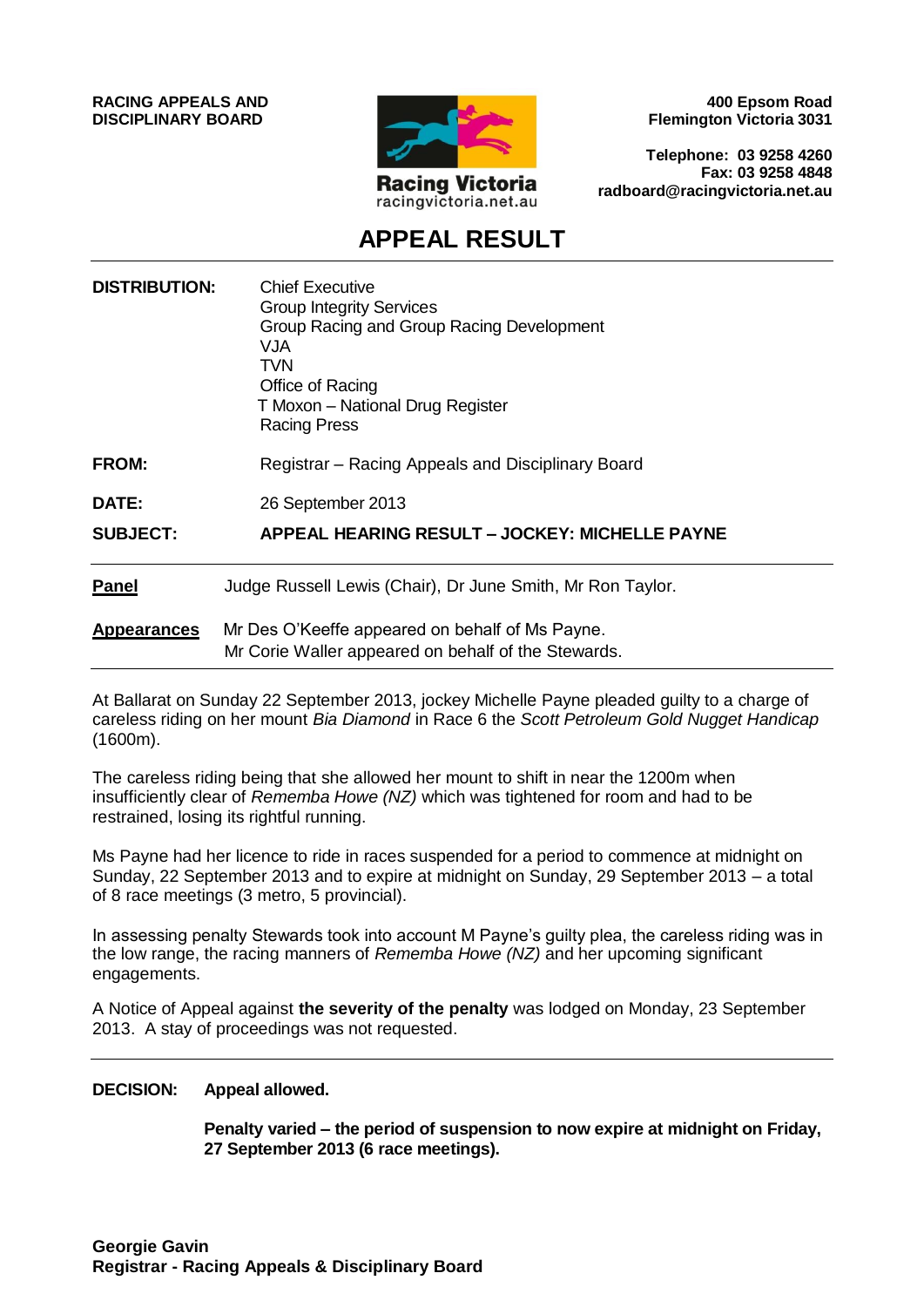# **TRANSCRIPT OF PROCEEDINGS**

# **RACING APPEALS AND DISCIPLINARY BOARD**

\_\_\_\_\_\_\_\_\_\_\_\_\_\_\_\_\_\_\_\_\_\_\_\_\_\_\_\_\_\_\_\_\_\_\_\_\_\_\_\_\_\_\_\_\_\_\_\_\_\_\_\_\_\_\_\_\_\_\_\_\_\_\_

**HIS HONOUR JUDGE R.P.L. LEWIS, Chairman DR J. SMITH MR R. TAYLOR**

### **EXTRACT OF PROCEEDINGS**

#### **DECISION**

# **IN THE MATTER OF THE SCOTT PETROLEUM GOLD NUGGET HANDICAP OVER 1600 METRES AT BALLARAT ON 22/9/13**

**JOCKEY: MICHELLE PAYNE**

#### **MELBOURNE**

### **THURSDAY, 26 SEPTEMBER 2013**

MR C. WALLER appeared on behalf of the RVL Stewards

MR D. O'KEEFFE appeared on behalf of the Appellant